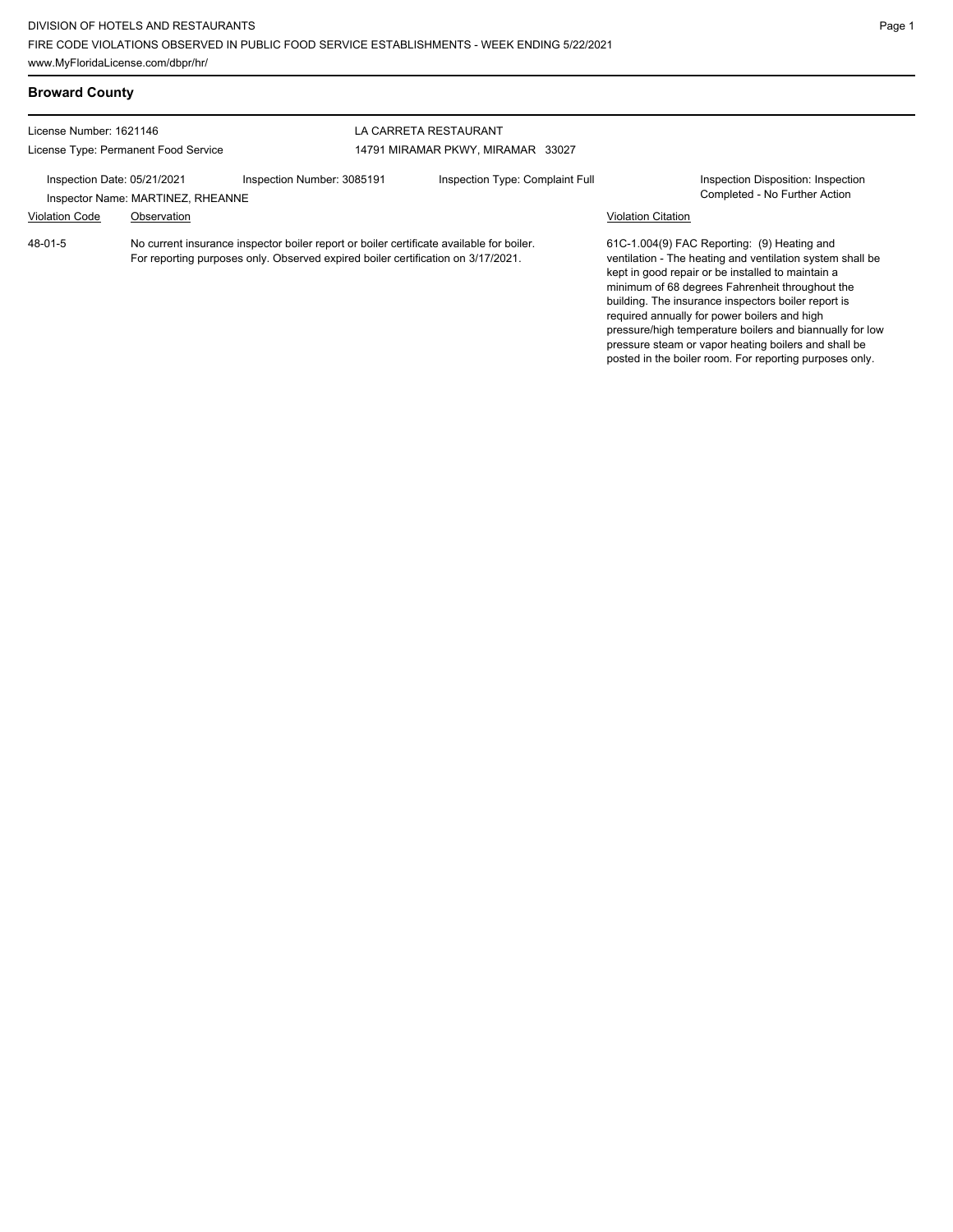www.MyFloridaLicense.com/dbpr/hr/

| <b>Dade County</b>                                                                                                                      |                                              |                                                                                                                                                |                                  |                                                                                                                                                                                                                                                                                                                                                                                                                                              |                                                                                                                                                                                                                                                                                                                                                                                                                            |
|-----------------------------------------------------------------------------------------------------------------------------------------|----------------------------------------------|------------------------------------------------------------------------------------------------------------------------------------------------|----------------------------------|----------------------------------------------------------------------------------------------------------------------------------------------------------------------------------------------------------------------------------------------------------------------------------------------------------------------------------------------------------------------------------------------------------------------------------------------|----------------------------------------------------------------------------------------------------------------------------------------------------------------------------------------------------------------------------------------------------------------------------------------------------------------------------------------------------------------------------------------------------------------------------|
| License Number: 2330470                                                                                                                 |                                              | LIME FRESH MEXICAN GRILL                                                                                                                       |                                  |                                                                                                                                                                                                                                                                                                                                                                                                                                              |                                                                                                                                                                                                                                                                                                                                                                                                                            |
| License Type: Permanent Food Service                                                                                                    |                                              |                                                                                                                                                | 1439 ALTON RD, MIAMI BEACH 33139 |                                                                                                                                                                                                                                                                                                                                                                                                                                              |                                                                                                                                                                                                                                                                                                                                                                                                                            |
| Inspection Date: 05/20/2021                                                                                                             | Inspector Name: HODGE, KRISTEN               | Inspection Number: 3085020                                                                                                                     |                                  | Inspection Type: Complaint Full                                                                                                                                                                                                                                                                                                                                                                                                              | Inspection Disposition: Administrative<br>complaint recommended                                                                                                                                                                                                                                                                                                                                                            |
| <b>Violation Code</b>                                                                                                                   | Observation                                  |                                                                                                                                                |                                  |                                                                                                                                                                                                                                                                                                                                                                                                                                              | <b>Violation Citation</b>                                                                                                                                                                                                                                                                                                                                                                                                  |
| 45-02-4<br>Portable fire extinguisher gauge in red zone located next to kitchen three<br>compartment sink. For reporting purposes only. |                                              |                                                                                                                                                |                                  | 509.032(2)(d) FS Reporting: (d) The division, or its<br>agent, shall notify the local firesafety authority or the<br>State Fire Marshal of any readily observable violation of<br>a rule adopted under chapter 633 which relates to public<br>lodging establishments or public food establishments,<br>and the identification of such violation does not require<br>any firesafety inspection certification. For reporting<br>purposes only. |                                                                                                                                                                                                                                                                                                                                                                                                                            |
| License Number: 2358793                                                                                                                 |                                              |                                                                                                                                                | <b>PORCHETTONI</b>               |                                                                                                                                                                                                                                                                                                                                                                                                                                              |                                                                                                                                                                                                                                                                                                                                                                                                                            |
|                                                                                                                                         | License Type: Mobile Food Dispensing Vehicle |                                                                                                                                                | 8489 NW 64 STREET, MIAMI 33166   |                                                                                                                                                                                                                                                                                                                                                                                                                                              |                                                                                                                                                                                                                                                                                                                                                                                                                            |
| Inspection Date: 05/21/2021                                                                                                             | Inspector Name: GONZALEZ, ERIK               | Inspection Number: 1235264                                                                                                                     |                                  | Inspection Type: Routine - Food                                                                                                                                                                                                                                                                                                                                                                                                              | Inspection Disposition: Inspection<br>Completed - No Further Action                                                                                                                                                                                                                                                                                                                                                        |
| <b>Violation Code</b>                                                                                                                   | Observation                                  |                                                                                                                                                |                                  |                                                                                                                                                                                                                                                                                                                                                                                                                                              | <b>Violation Citation</b>                                                                                                                                                                                                                                                                                                                                                                                                  |
| 45-02-4                                                                                                                                 |                                              | Portable fire extinguisher gauge in red zone. For reporting purposes only.<br>Observed extinguisher in recharge zone located by MFDV entrance. |                                  |                                                                                                                                                                                                                                                                                                                                                                                                                                              | 509.032(2)(d) FS Reporting: (d) The division, or its<br>agent, shall notify the local firesafety authority or the<br>State Fire Marshal of any readily observable violation of<br>a rule adopted under chapter 633 which relates to public<br>lodging establishments or public food establishments,<br>and the identification of such violation does not require<br>any firesafety inspection certification. For reporting |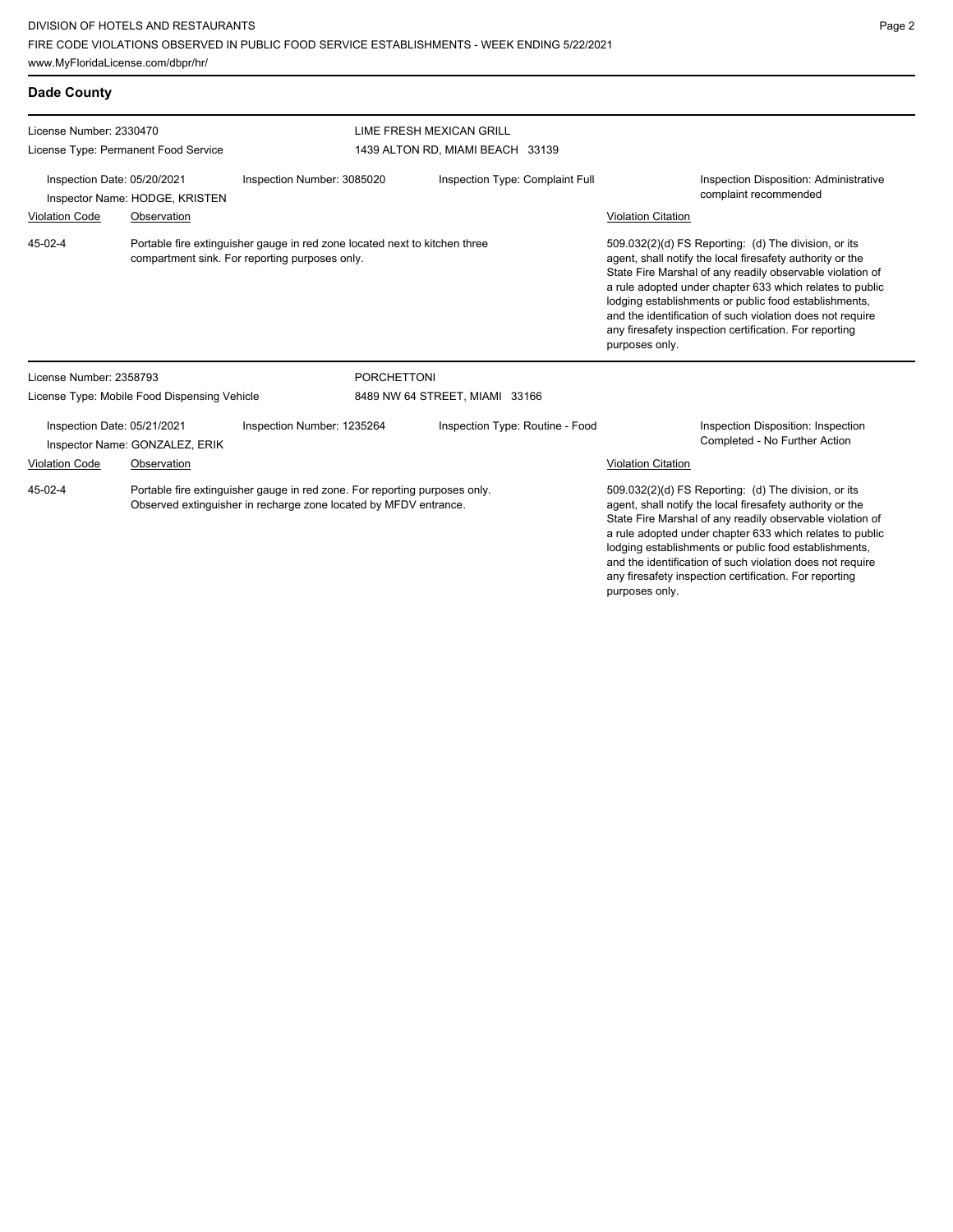**Duval County** License Number: 2652228 License Type: Mobile Food Dispensing Vehicle EL PLATO LATINO 1850 EMERSON ST, JACKSONVILLE 32207 Inspection Date: 05/20/2021 Inspection Number: 1235839 Inspection Type: Food-Licensing Inspection Inspection Disposition: Inspection Inspector Name: VILBRUN, JOSUE **Inspector Name: VILBRUN, JOSUE** Violation Code Observation Violation Citation No portable fire extinguisher present. For reporting purposes only. Operator has one at In route to home and will put on truck later 509.032(2)(d) FS Reporting: (d) The division, or its agent, shall notify the local firesafety authority or the State Fire Marshal of any readily observable violation of a rule adopted under chapter 633 which relates to public lodging establishments or public food establishments, and the identification of such violation does not require any firesafety inspection certification. For reporting purposes only. 45-01-4 License Number: 2600525 License Type: Permanent Food Service RAY & ANN SINGLETON'S SEAFOOD SHACK 4728 OCEAN ST, ATLANTIC BEACH 32233 Inspection Date: 05/17/2021 Inspection Number: 3084584 Inspection Type: Complaint Full Inspection Disposition: Administrative Inspector Name: GONZALEZ, MAYRA **Inspector Name: GONZALEZ**, MAYRA Violation Code Observation Violation Citation Propane tank (larger than 2.7 lb. water capacity/1 lb. gas capacity) located inside of the building. For reporting purposes only. Two 15lbs propane tanks stored near bathrooms in front area near kitchens entrance. 509.032(2)(d) FS Reporting: (d) The division, or its agent, shall notify the local firesafety authority or the State Fire Marshal of any readily observable violation of a rule adopted under chapter 633 which relates to public lodging establishments or public food establishments, 48-04-4

# Page 3

and the identification of such violation does not require any firesafety inspection certification. For reporting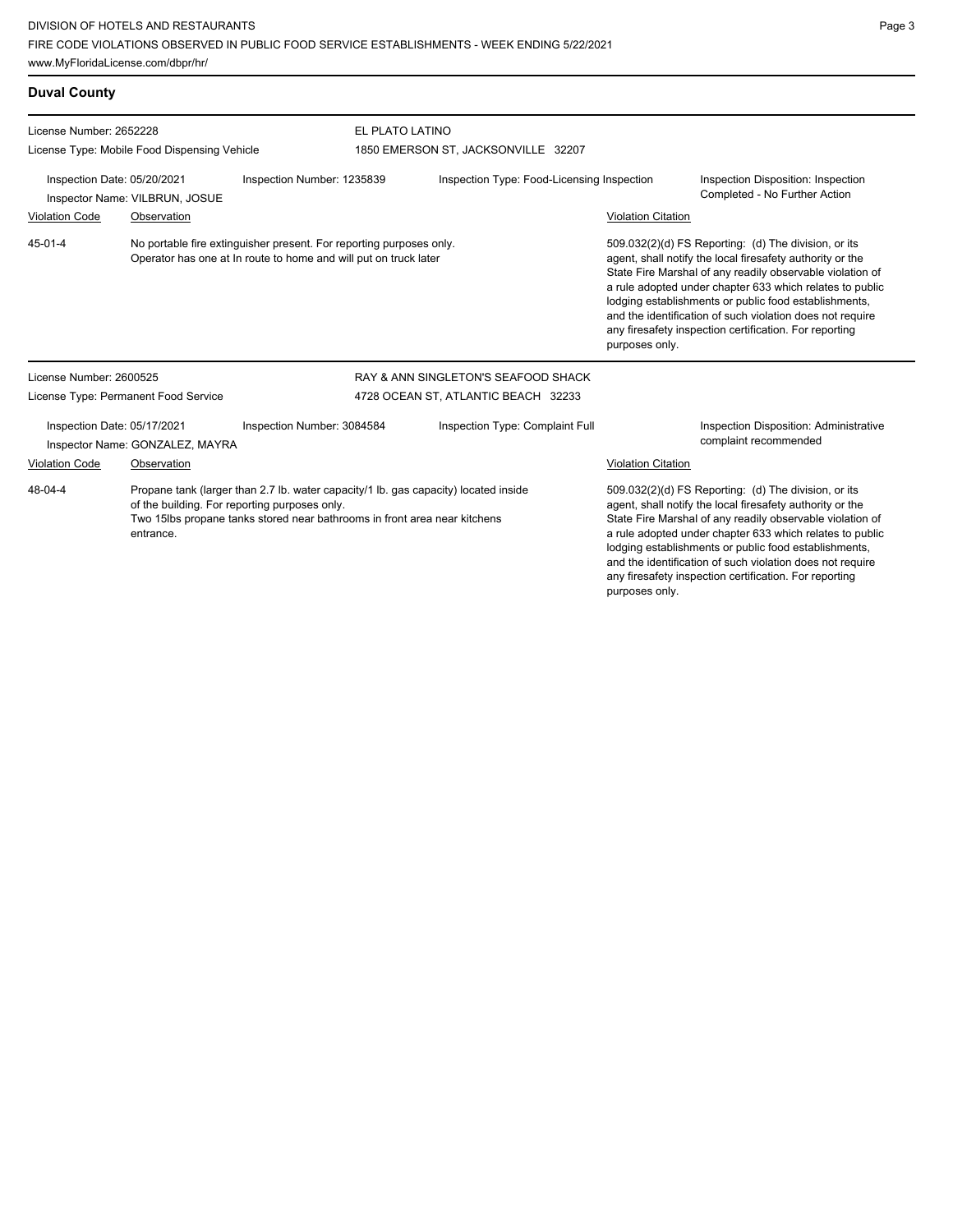posted in the boiler room. For reporting purposes only.

| <b>Flagler County</b>                                           |                                  |                                                                                                                                                                                                                                                                     |                                                                            |                           |                                                                                                                                                                                                                                                                                                                                                                                                                                             |
|-----------------------------------------------------------------|----------------------------------|---------------------------------------------------------------------------------------------------------------------------------------------------------------------------------------------------------------------------------------------------------------------|----------------------------------------------------------------------------|---------------------------|---------------------------------------------------------------------------------------------------------------------------------------------------------------------------------------------------------------------------------------------------------------------------------------------------------------------------------------------------------------------------------------------------------------------------------------------|
| License Number: 2800666<br>License Type: Permanent Food Service |                                  |                                                                                                                                                                                                                                                                     | <b>GRILL AT THE CONSERVATORY</b><br>300 CONSERVATORY WAY, PALM COAST 32137 |                           |                                                                                                                                                                                                                                                                                                                                                                                                                                             |
| Inspection Date: 05/21/2021                                     | Inspector Name: BADDING, MELANIE | Inspection Number: 3080465                                                                                                                                                                                                                                          | Inspection Type: Routine - Food                                            |                           | Inspection Disposition: Administrative<br>complaint recommended                                                                                                                                                                                                                                                                                                                                                                             |
| <b>Violation Code</b>                                           | Observation                      |                                                                                                                                                                                                                                                                     |                                                                            | <b>Violation Citation</b> |                                                                                                                                                                                                                                                                                                                                                                                                                                             |
| 48-01-5                                                         | For reporting purposes only.     | No current insurance inspector boiler report or boiler certificate available for boiler.<br>No boiler report available at the time of inspection, person in charge states they do<br>have one, just not able to provide at time of inspection. **Repeat Violation** |                                                                            |                           | 61C-1.004(9) FAC Reporting: (9) Heating and<br>ventilation - The heating and ventilation system shall be<br>kept in good repair or be installed to maintain a<br>minimum of 68 degrees Fahrenheit throughout the<br>building. The insurance inspectors boiler report is<br>required annually for power boilers and high<br>pressure/high temperature boilers and biannually for low<br>pressure steam or vapor heating boilers and shall be |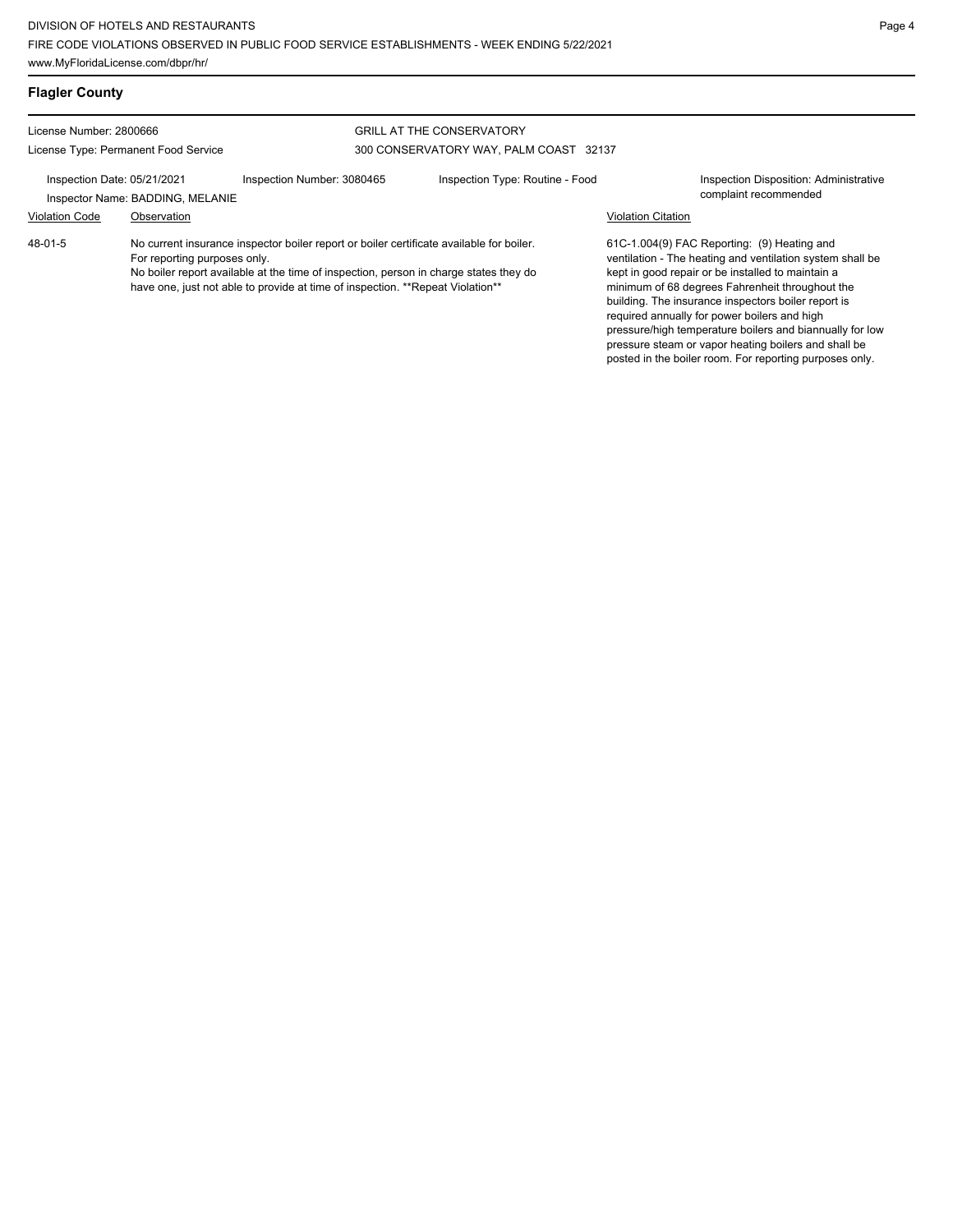Flammables stored near a source of ignition. Increase in seating cite 49-05-4 (flammable stored near a source of ignition) modify to say 'increase in seating

- From initial inspection : Flammables stored near a source of ignition. Increase in seating cite 49-05-4 (flammable stored near a source of ignition) modify to say 'increase in seating from x to y. For reporting purposes only. - From follow-up inspection 2021-05-21: Flammables stored near a source of ignition. Increase in

### **Hillsborough County**

49-05-4

49-05-4

License Number: 3918338

License Type: Permanent Food Service

#### WILD N SMOKEY BBQ 6032 N US HWY 41, APOLLO BEACH 33572

Inspection Date: 05/20/2021 Inspection Number: 3073939 Inspection Type: Routine - Food Inspection Disposition: Emergency

Extended\*\*

from x to y. For reporting purposes only.

order recommended Inspector Name: SANDERS, CLEVELAND

#### Violation Code Observation Violation Citation

509.032(2)(d) FS Reporting: (d) The division, or its agent, shall notify the local firesafety authority or the State Fire Marshal of any readily observable violation of a rule adopted under chapter 633 which relates to public lodging establishments or public food establishments, and the identification of such violation does not require any firesafety inspection certification. For reporting purposes only.

509.032(2)(d) FS Reporting: (d) The division, or its agent, shall notify the local firesafety authority or the State Fire Marshal of any readily observable violation of a rule adopted under chapter 633 which relates to public lodging establishments or public food establishments, and the identification of such violation does not require any firesafety inspection certification. For reporting

509.032(2)(d) FS Reporting: (d) The division, or its agent, shall notify the local firesafety authority or the State Fire Marshal of any readily observable violation of a rule adopted under chapter 633 which relates to public lodging establishments or public food establishments, and the identification of such violation does not require any firesafety inspection certification. For reporting purposes only.

seating cite 49-05-4 (flammable stored near a source of ignition) modify to say 'increase in seating from 0 to 15. For reporting purposes only. Time Extended\*\* \*\*Time Extended\*\* - From follow-up inspection 2021-05-21: - From initial inspection : Flammables stored near a source of ignition. Increase in seating cite 49-05-4 (flammable stored near a source of ignition) modify to say 'increase in seating from 0 to 15. For reporting purposes only. - From follow-up inspection 2021-05-21: Flammables stored near a source of ignition. Increase in seating cite 49-05-4 (flammable stored near a source of ignition) modify to say 'increase in seating from 0 to 15. For reporting purposes only. Time Extended\*\* \*\* Time purposes only.

- From initial inspection : Flammables stored near a source of ignition. Increase in seating cite 49-05-4 (flammable stored near a source of ignition) modify to say 'increase in seating from x to y. For reporting purposes only. - From follow-up inspection 2021-05-21: Flammables stored near a source of ignition. Increase in seating cite 49-05-4 (flammable stored near a source of ignition) modify to say 'increase in seating from 0 to 15. For reporting purposes only. Time Extended\*\* \*\*Time Extended\*\* 49-05-4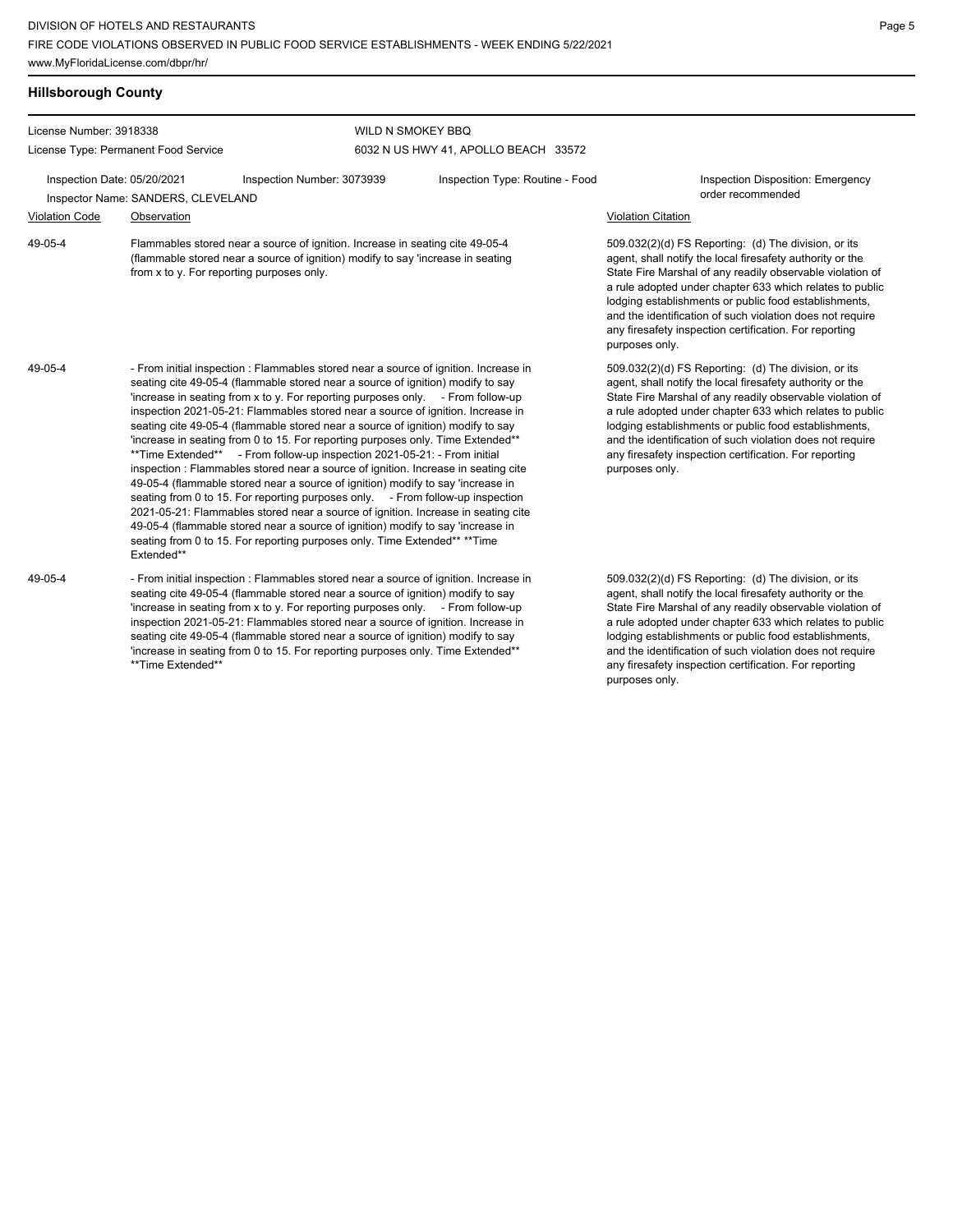www.MyFloridaLicense.com/dbpr/hr/

| <b>Lee County</b>                                               |                                              |                                                                                                                              |                                                                   |                                 |                           |                                                                                                                                                                                                                                                                                                                                                                                                                            |  |
|-----------------------------------------------------------------|----------------------------------------------|------------------------------------------------------------------------------------------------------------------------------|-------------------------------------------------------------------|---------------------------------|---------------------------|----------------------------------------------------------------------------------------------------------------------------------------------------------------------------------------------------------------------------------------------------------------------------------------------------------------------------------------------------------------------------------------------------------------------------|--|
| License Number: 4604207<br>License Type: Permanent Food Service |                                              |                                                                                                                              | <b>TACO BELL #24552</b><br>4860 PALM BEACH BLVD, FORT MYERS 33905 |                                 |                           |                                                                                                                                                                                                                                                                                                                                                                                                                            |  |
| Inspection Date: 05/17/2021<br><b>Violation Code</b>            | Inspector Name: FREED, JOSEPH<br>Observation | Inspection Number: 3048411                                                                                                   |                                                                   | Inspection Type: Routine - Food | <b>Violation Citation</b> | Inspection Disposition: Inspection<br>Completed - No Further Action                                                                                                                                                                                                                                                                                                                                                        |  |
| 45-02-4                                                         |                                              | Portable fire extinguisher gauge in red zone. For reporting purposes only.<br>Observed extinguisher by rear exit in the red. |                                                                   |                                 | purposes only.            | 509.032(2)(d) FS Reporting: (d) The division, or its<br>agent, shall notify the local firesafety authority or the<br>State Fire Marshal of any readily observable violation of<br>a rule adopted under chapter 633 which relates to public<br>lodging establishments or public food establishments,<br>and the identification of such violation does not require<br>any firesafety inspection certification. For reporting |  |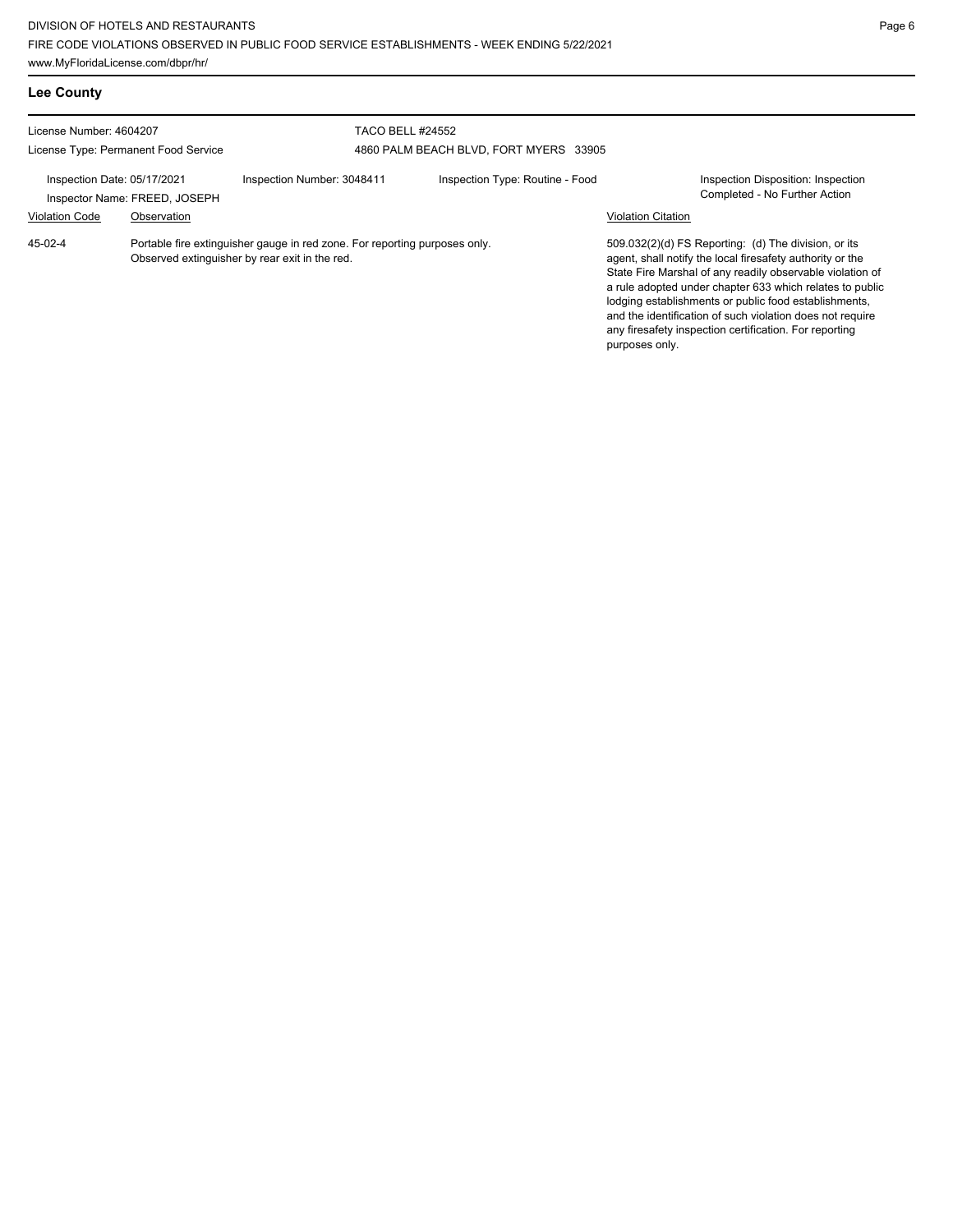## **Manatee County**

| License Number: 5102178<br>License Type: Permanent Food Service                                                                     |                                      | <b>RIVER PALM</b>          |                                             |                                                                                                                                                                                                                                                                                                                                       |                                                                     |  |
|-------------------------------------------------------------------------------------------------------------------------------------|--------------------------------------|----------------------------|---------------------------------------------|---------------------------------------------------------------------------------------------------------------------------------------------------------------------------------------------------------------------------------------------------------------------------------------------------------------------------------------|---------------------------------------------------------------------|--|
|                                                                                                                                     |                                      |                            | 100 RIVERFRONT DR, BRADENTON 34205          |                                                                                                                                                                                                                                                                                                                                       |                                                                     |  |
| Inspection Date: 05/17/2021<br>Inspector Name: NIEVES, RAFAEL                                                                       |                                      | Inspection Number: 3031600 | Inspection Type: Routine - Food             |                                                                                                                                                                                                                                                                                                                                       | Inspection Disposition: Inspection<br>Completed - No Further Action |  |
| <b>Violation Code</b>                                                                                                               | Observation                          |                            |                                             | <b>Violation Citation</b>                                                                                                                                                                                                                                                                                                             |                                                                     |  |
| 48-01-5<br>No current insurance inspector boiler report or boiler certificate available for boiler.<br>For reporting purposes only. |                                      |                            |                                             | 61C-1.004(9) FAC Reporting: (9) Heating and<br>ventilation - The heating and ventilation system shall be<br>kept in good repair or be installed to maintain a                                                                                                                                                                         |                                                                     |  |
| Boiler certificates expired for FL096039, expired 04/18/21 and for FL09638,<br>expired 04/18/21.                                    |                                      |                            |                                             | minimum of 68 degrees Fahrenheit throughout the<br>building. The insurance inspectors boiler report is<br>required annually for power boilers and high<br>pressure/high temperature boilers and biannually for low<br>pressure steam or vapor heating boilers and shall be<br>posted in the boiler room. For reporting purposes only. |                                                                     |  |
| License Number: 5105342                                                                                                             |                                      |                            | RIVER STRAND GOLF AND COUNTRY CLUB TIKI BAR |                                                                                                                                                                                                                                                                                                                                       |                                                                     |  |
|                                                                                                                                     | License Type: Permanent Food Service |                            | 7155 GRAND ESTUARY TRAIL, BRADENTON 34212   |                                                                                                                                                                                                                                                                                                                                       |                                                                     |  |
| Inspection Date: 05/19/2021<br>Inspector Name: NIEVES, RAFAEL                                                                       |                                      | Inspection Number: 3022173 | Inspection Type: Routine - Food             |                                                                                                                                                                                                                                                                                                                                       | Inspection Disposition: Inspection<br>Completed - No Further Action |  |
| <b>Violation Code</b>                                                                                                               | Observation                          |                            |                                             | <b>Violation Citation</b>                                                                                                                                                                                                                                                                                                             |                                                                     |  |
| Use of cooking equipment producing grease laden vapors/smoke with no hood<br>45-04-4                                                |                                      |                            |                                             |                                                                                                                                                                                                                                                                                                                                       | 509.032(2)(d) FS Reporting: (d) The division, or its                |  |

suppression system installed. Notified Fire AHJ. For reporting purposes only. Observed two fryers in use without hood suppression system in back kitchen

preparation area.

509.032(2)(d) FS Reporting: (d) The division, or its agent, shall notify the local firesafety authority or the State Fire Marshal of any readily observable violation of a rule adopted under chapter 633 which relates to public lodging establishments or public food establishments, and the identification of such violation does not require any firesafety inspection certification. For reporting purposes only.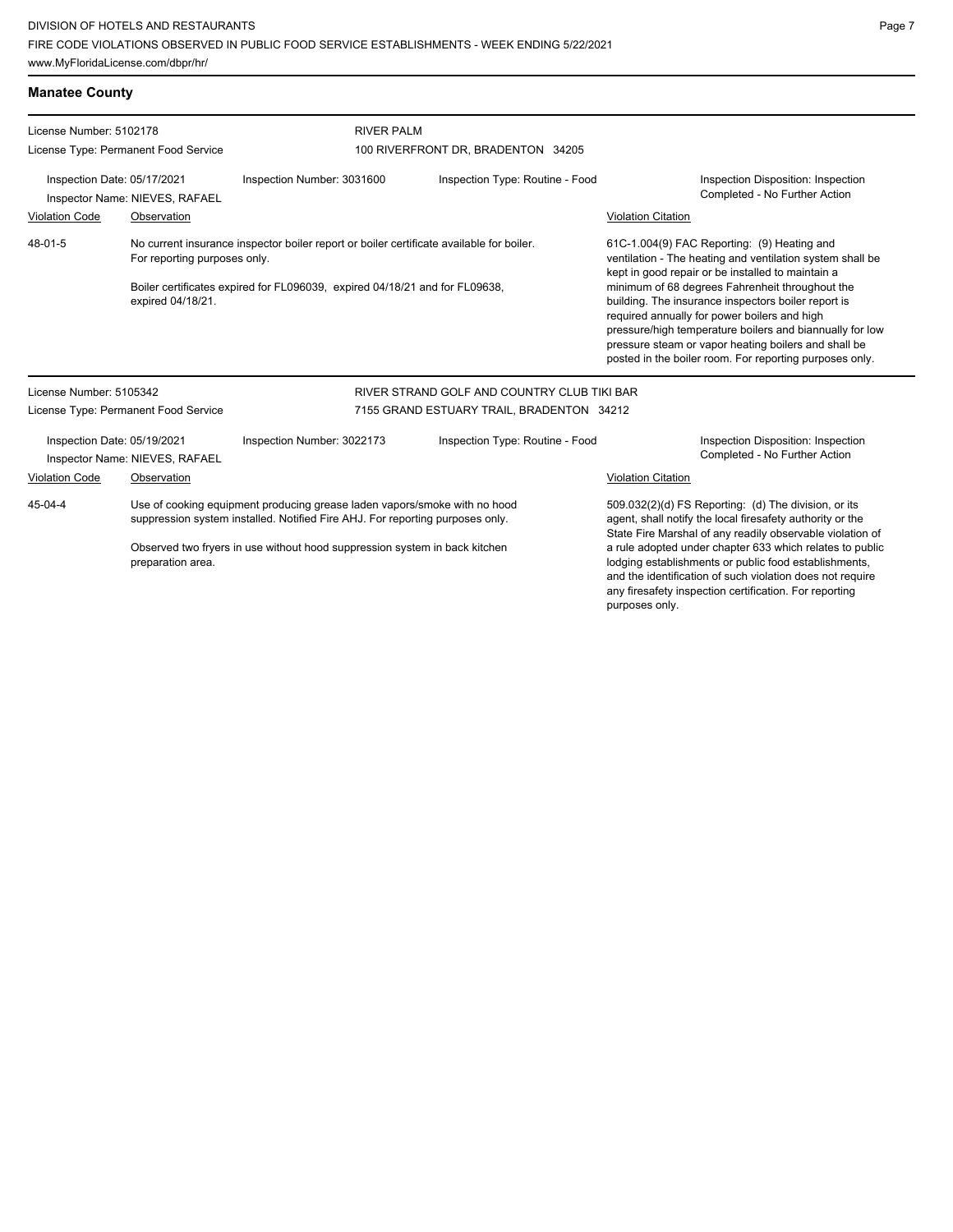| <b>Monroe County</b>                                 |                                              |                                                                            |                |                                 |                           |                                                                                                                                                                                                                                                                                                                                                                                                                            |
|------------------------------------------------------|----------------------------------------------|----------------------------------------------------------------------------|----------------|---------------------------------|---------------------------|----------------------------------------------------------------------------------------------------------------------------------------------------------------------------------------------------------------------------------------------------------------------------------------------------------------------------------------------------------------------------------------------------------------------------|
| License Number: 5453159                              | License Type: Mobile Food Dispensing Vehicle |                                                                            | G AND GS PIZZA | 14620 SW 50 ST, MIAMI 33175     |                           |                                                                                                                                                                                                                                                                                                                                                                                                                            |
| Inspection Date: 04/28/2021<br><b>Violation Code</b> | Inspector Name: ELDER, AUDREY<br>Observation | Inspection Number: 1227127                                                 |                | Inspection Type: Routine - Food | <b>Violation Citation</b> | <b>Inspection Disposition: Inspection</b><br>Completed - No Further Action                                                                                                                                                                                                                                                                                                                                                 |
| 45-02-4                                              | Located near service window.                 | Portable fire extinguisher gauge in red zone. For reporting purposes only. |                |                                 | purposes only.            | 509.032(2)(d) FS Reporting: (d) The division, or its<br>agent, shall notify the local firesafety authority or the<br>State Fire Marshal of any readily observable violation of<br>a rule adopted under chapter 633 which relates to public<br>lodging establishments or public food establishments,<br>and the identification of such violation does not require<br>any firesafety inspection certification. For reporting |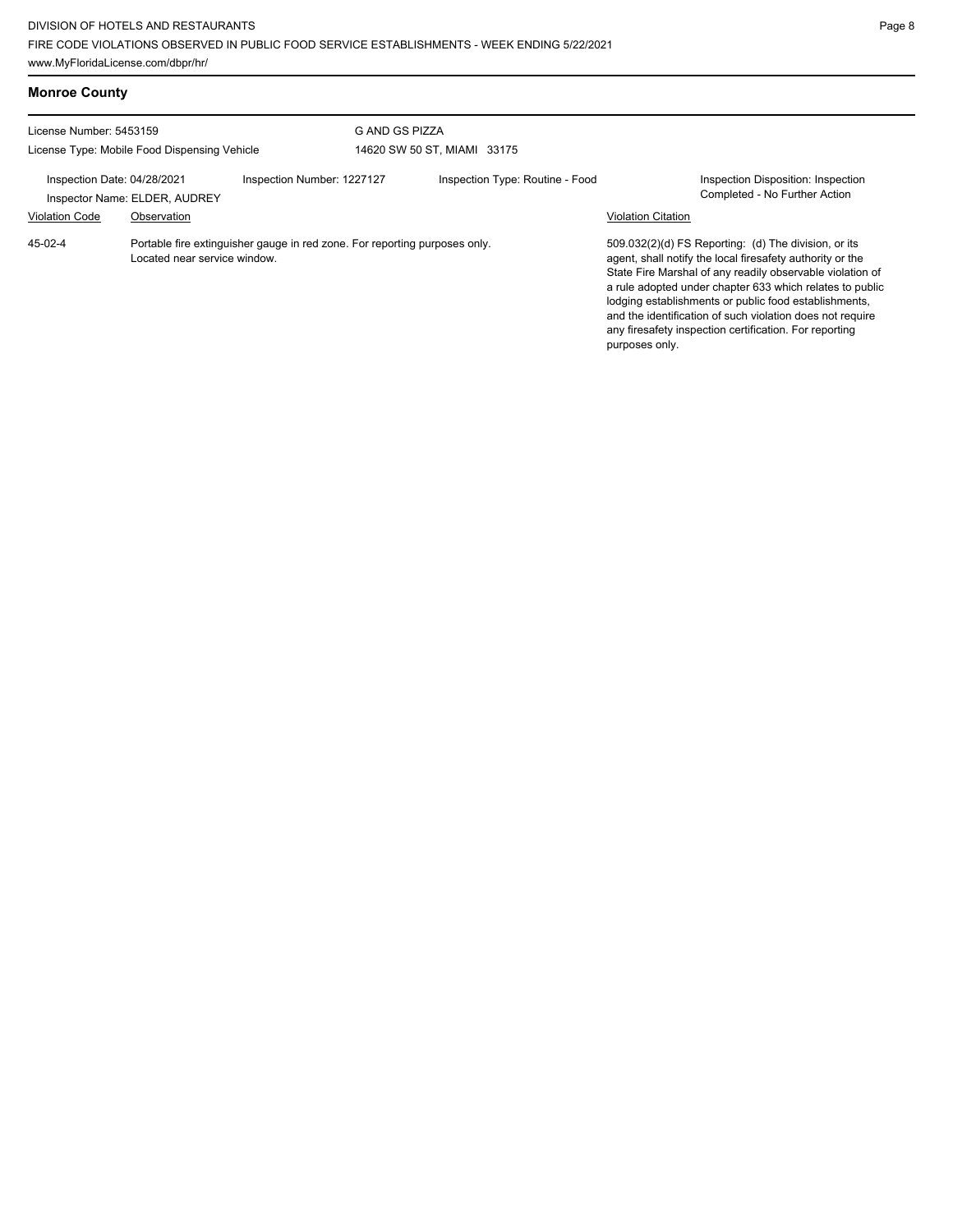**Orange County** License Number: 5811527 License Type: Catering OVATIONS FOOD SERVICES DR PHILLIPS CENTER KITCHEN 155 EAST ANDERSON ST, ORLANDO 32801 Inspection Date: 05/21/2021 Inspection Number: 1118264 Inspection Type: Food-Licensing Inspection Inspection Disposition: Inspection Inspector Name: MONTESANO, MISTI Completed - No Further Action Violation Code Observation Violation Citation No current insurance inspector boiler report or boiler certificate available for boiler. For reporting purposes only. 61C-1.004(9) FAC Reporting: (9) Heating and ventilation - The heating and ventilation system shall be kept in good repair or be installed to maintain a minimum of 68 degrees Fahrenheit throughout the building. The insurance inspectors boiler report is required annually for power boilers and high pressure/high temperature boilers and biannually for low pressure steam or vapor heating boilers and shall be posted in the boiler room. For reporting purposes only. 48-01-5 License Number: 5805732 License Type: Permanent Food Service BELLA NAPOLI 750 S BLUFORD AVE., OCOEE 34761 Inspection Date: 05/17/2021 Inspection Number: 3039052 Inspection Type: Routine - Food Inspection Disposition: Call Back -Inspector Name: GREENE, MARVIN Violation Code Observation Violation Citation - From initial inspection : Use of cooking equipment producing grease laden vapors/smoke with no hood suppression system installed. Notified Fire AHJ. For reporting purposes only. Small next to hand sink area. \*\*Repeat Violation\*\* - From follow-up inspection 2021-05-17: \*\*Time Extended\*\* 509.032(2)(d) FS Reporting: (d) The division, or its agent, shall notify the local firesafety authority or the State Fire Marshal of any readily observable violation of a rule adopted under chapter 633 which relates to public lodging establishments or public food establishments, 45-04-4

and the identification of such violation does not require any firesafety inspection certification. For reporting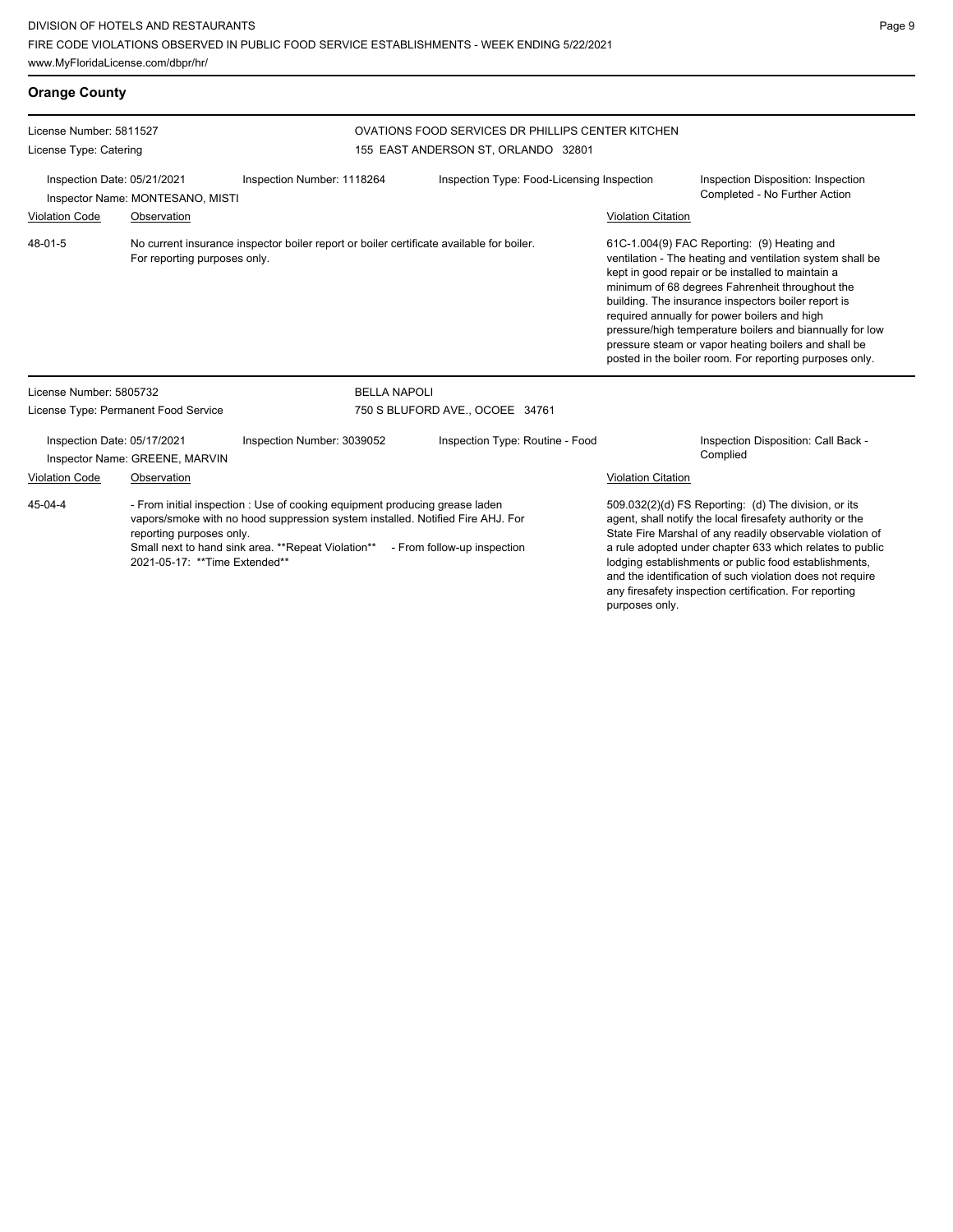Page 10

any firesafety inspection certification. For reporting

| <b>Osceola County</b>                                        |                                      |                                                                                                                                                                  |                                                                                                                                                                                                                                                                                                                                                                  |                                                                                                                                                                                                                                                                                                                                                                                                                                              |  |  |
|--------------------------------------------------------------|--------------------------------------|------------------------------------------------------------------------------------------------------------------------------------------------------------------|------------------------------------------------------------------------------------------------------------------------------------------------------------------------------------------------------------------------------------------------------------------------------------------------------------------------------------------------------------------|----------------------------------------------------------------------------------------------------------------------------------------------------------------------------------------------------------------------------------------------------------------------------------------------------------------------------------------------------------------------------------------------------------------------------------------------|--|--|
| License Number: 5905638                                      |                                      |                                                                                                                                                                  | <b>EASTERN PEARL RESTAURANT</b>                                                                                                                                                                                                                                                                                                                                  |                                                                                                                                                                                                                                                                                                                                                                                                                                              |  |  |
|                                                              | License Type: Permanent Food Service |                                                                                                                                                                  | 2959 VINELAND RD, KISSIMMEE 34746                                                                                                                                                                                                                                                                                                                                |                                                                                                                                                                                                                                                                                                                                                                                                                                              |  |  |
| Inspection Date: 04/21/2021<br>Inspector Name: DAVIS, DIANNA |                                      | Inspection Number: 3077323                                                                                                                                       | Inspection Type: Routine - Food                                                                                                                                                                                                                                                                                                                                  | Inspection Disposition: Inspection<br>Completed - No Further Action                                                                                                                                                                                                                                                                                                                                                                          |  |  |
| <b>Violation Code</b>                                        | Observation                          |                                                                                                                                                                  |                                                                                                                                                                                                                                                                                                                                                                  | <b>Violation Citation</b>                                                                                                                                                                                                                                                                                                                                                                                                                    |  |  |
| 49-05-4                                                      | room.<br>Priority: Reporting         | Observed: Flammables stored near a source of ignition. Various items stored near<br>or at bottom of water heater, located in dry storage                         |                                                                                                                                                                                                                                                                                                                                                                  | 509.032(2)(d) FS Reporting: (d) The division, or its<br>agent, shall notify the local firesafety authority or the<br>State Fire Marshal of any readily observable violation of<br>a rule adopted under chapter 633 which relates to public<br>lodging establishments or public food establishments,<br>and the identification of such violation does not require<br>any firesafety inspection certification. For reporting<br>purposes only. |  |  |
| License Number: 5900789                                      |                                      |                                                                                                                                                                  | INTERNATIONAL HOUSE OF PANCAKES -36#101                                                                                                                                                                                                                                                                                                                          |                                                                                                                                                                                                                                                                                                                                                                                                                                              |  |  |
|                                                              | License Type: Permanent Food Service |                                                                                                                                                                  | 6065 W IRLO BRONSON MEMORIAL HWY, KISSIMMEE 34747                                                                                                                                                                                                                                                                                                                |                                                                                                                                                                                                                                                                                                                                                                                                                                              |  |  |
| Inspection Date: 05/21/2021<br>Inspector Name: IRVEN, RYAN   |                                      | Inspection Number: 3085199                                                                                                                                       | Inspection Type: Routine - Food                                                                                                                                                                                                                                                                                                                                  | Inspection Disposition: Warning<br>Issued                                                                                                                                                                                                                                                                                                                                                                                                    |  |  |
| <b>Violation Code</b>                                        | Observation                          |                                                                                                                                                                  |                                                                                                                                                                                                                                                                                                                                                                  | <b>Violation Citation</b>                                                                                                                                                                                                                                                                                                                                                                                                                    |  |  |
| 45-05-4                                                      |                                      | Portable fire extinguisher missing from its designated location. For reporting<br>purposes only. Fire extinguisher located dumpster area behind grease container | 509.032(2)(d) FS Reporting: (d) The division, or its<br>agent, shall notify the local firesafety authority or the<br>State Fire Marshal of any readily observable violation of<br>a rule adopted under chapter 633 which relates to public<br>lodging establishments or public food establishments,<br>and the identification of such violation does not require |                                                                                                                                                                                                                                                                                                                                                                                                                                              |  |  |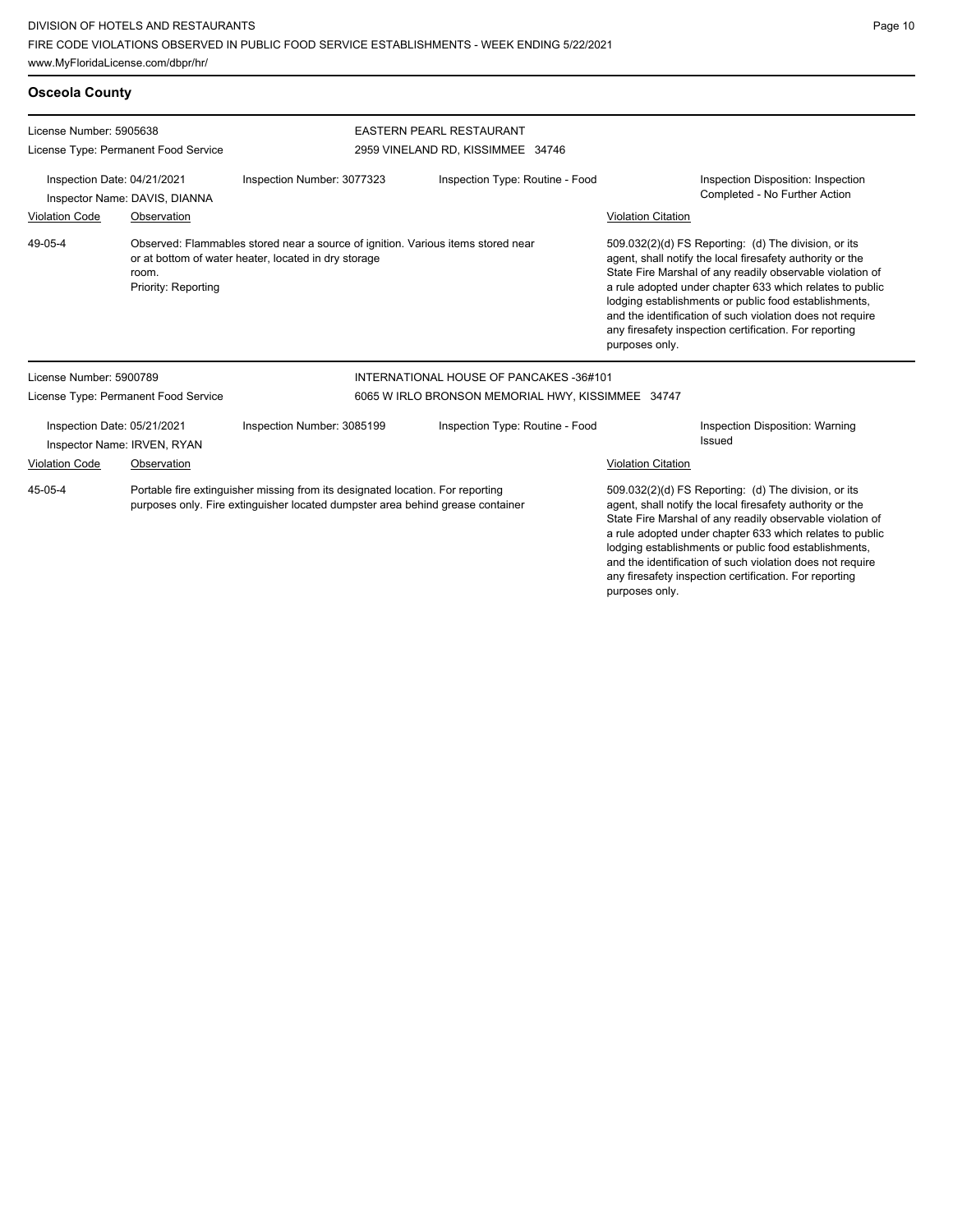| <b>Pinellas County</b>                                                                                                                                                    |                                      |                            |                                       |                                                                                                                                                                                                             |                                                  |  |
|---------------------------------------------------------------------------------------------------------------------------------------------------------------------------|--------------------------------------|----------------------------|---------------------------------------|-------------------------------------------------------------------------------------------------------------------------------------------------------------------------------------------------------------|--------------------------------------------------|--|
| License Number: 6213659                                                                                                                                                   |                                      | <b>PAN FILOS</b>           |                                       |                                                                                                                                                                                                             |                                                  |  |
|                                                                                                                                                                           | License Type: Permanent Food Service |                            | 656 S GULFVIEW BLVD, CLEARWATER 33767 |                                                                                                                                                                                                             |                                                  |  |
| Inspection Date: 05/19/2021                                                                                                                                               | Inspector Name: KOUSTIS, TIMOTHY     | Inspection Number: 3069310 | Inspection Type: Routine - Food       |                                                                                                                                                                                                             | Inspection Disposition: Warning<br><b>Issued</b> |  |
| <b>Violation Code</b>                                                                                                                                                     | Observation                          |                            |                                       | <b>Violation Citation</b>                                                                                                                                                                                   |                                                  |  |
| $49 - 01 - 4$<br>Flammables stored/debris present in kitchen area- pizza. For reporting purposes<br>only. LP tank in pizza make area. Item removed. **Corrected On-Site** |                                      |                            |                                       | 61C-1.004(6) FAC Reporting: (6) Attics, basements,<br>boiler rooms, meter rooms, laundry rooms, and storage<br>rooms shall be kept clean and free of debris and<br>flammables. For reporting purposes only. |                                                  |  |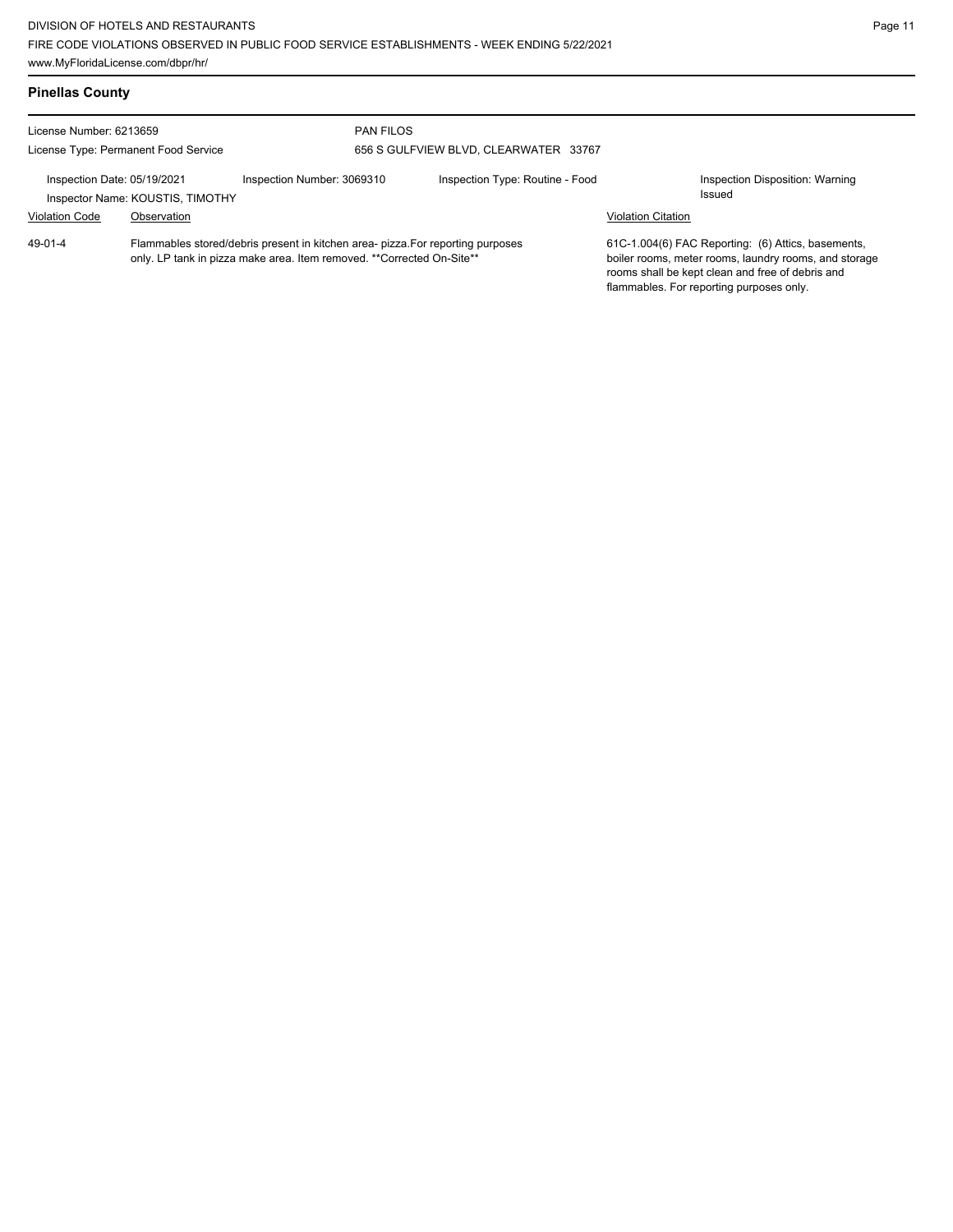| <b>Seminole County</b>                                          |                                                   |                                                            |                                                                |                           |                                                                                                                                                                                                                                                                                                                                                                                                                            |  |  |
|-----------------------------------------------------------------|---------------------------------------------------|------------------------------------------------------------|----------------------------------------------------------------|---------------------------|----------------------------------------------------------------------------------------------------------------------------------------------------------------------------------------------------------------------------------------------------------------------------------------------------------------------------------------------------------------------------------------------------------------------------|--|--|
| License Number: 6903920<br>License Type: Permanent Food Service |                                                   |                                                            | NEW PEKING BUFFET INC<br>100 LIVE OAKS BLVD, CASSELBERRY 32707 |                           |                                                                                                                                                                                                                                                                                                                                                                                                                            |  |  |
| Inspection Date: 05/21/2021<br><b>Violation Code</b>            | Inspector Name: THORNCROFT, ROBERT<br>Observation | Inspection Number: 3084878                                 | Inspection Type: Complaint Full                                | <b>Violation Citation</b> | Inspection Disposition: Warning<br>Issued                                                                                                                                                                                                                                                                                                                                                                                  |  |  |
| 47-03-4                                                         |                                                   | Breaker room used for storage of old racks and a large bin |                                                                | purposes only.            | 509.032(2)(d) FS Reporting: (d) The division, or its<br>agent, shall notify the local firesafety authority or the<br>State Fire Marshal of any readily observable violation of<br>a rule adopted under chapter 633 which relates to public<br>lodging establishments or public food establishments,<br>and the identification of such violation does not require<br>any firesafety inspection certification. For reporting |  |  |